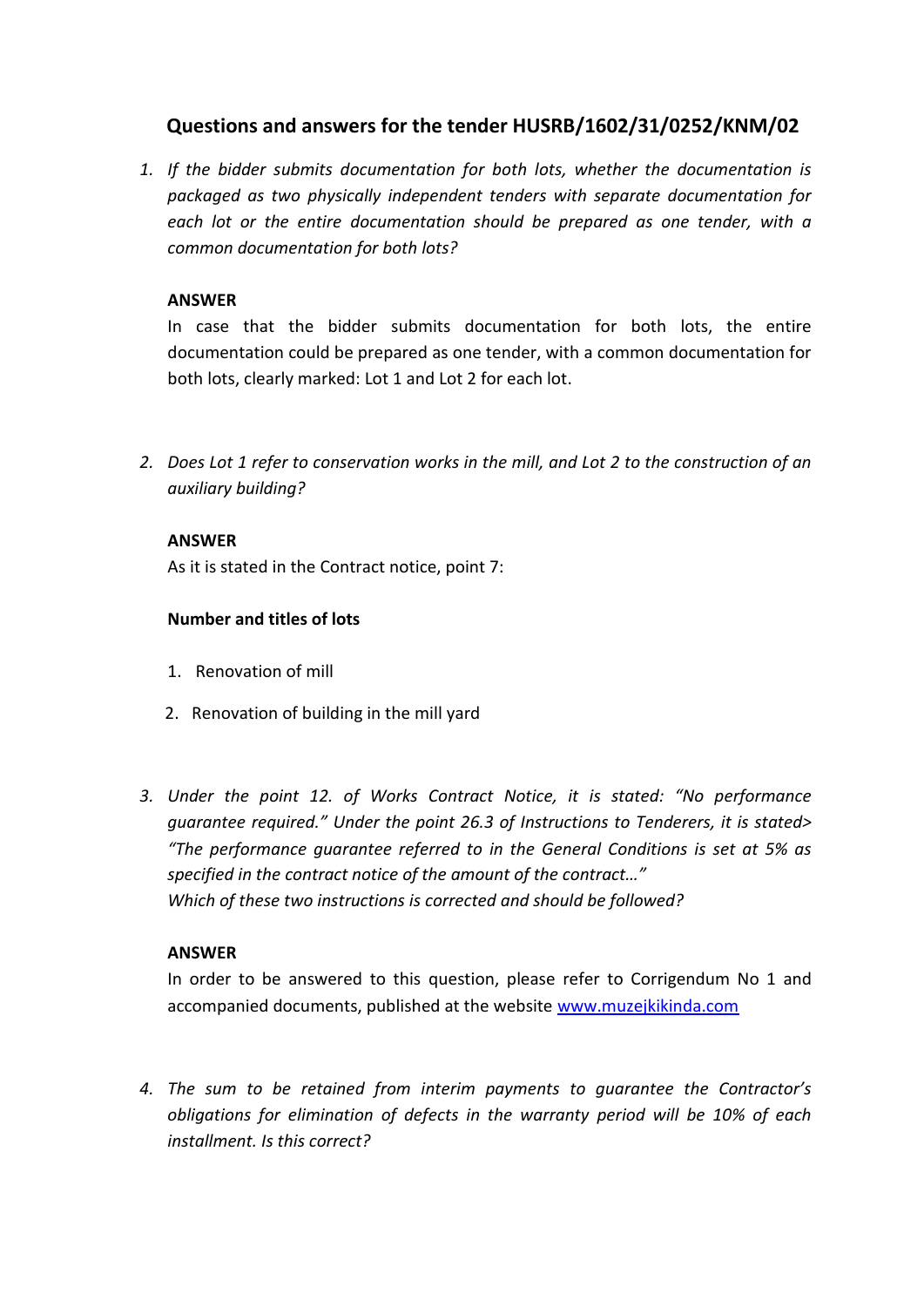## **ANSWER**

Yes, this is correct.

*5. Point 46.3 of Special Conditions states: "If the total Contract price is below EUR 60.000, no pre-financing guarantee is required." If the total Contract price is above 60.000 and the pre-financing requested is below 300.000, will the Contracting Authority require a pre-financing guarantee?*

# **ANSWER**

In order to be answered to this question, please refer to Corrigendum No 1 and accompanied documents, published at the website [www.muzejkikinda.com](http://www.muzejkikinda.com/)

*6. Under the point 12.1.1.1 of Instructions to Tenderers it is stated: "The Detailed Breakdown of Prices must be used when required for any purpose under the contract, notably to provide the coefficient for applying the price revision formula referred to in Article 48.2 of the Special Conditions. The tenderer must provide clear arithmetical calculations for the proposed coefficients."*

*Under Article 48 (Price revision) of Special Conditions, it is stated:*

*"Prices must be revised for contracts:*

- *With a total amount above 5.000.000 EUR (excluding VAT) and/or*
- *With a duration above 1 year"*

*Does all of this indicate that in the case of this tender it is not necessary to fill in the forms in VOLUME 4.3.5 – DETAILED BREAKDOWN OF PRICES?*

# **ANSWER**

In order to be answered to this question, please refer to Corrigendum No 1 and accompanied documents, published at the website

[http://www.muzejkikinda.com/Images/UserFiles/File/javnenabavke/2019/HUSRB/1602/31/](http://www.muzejkikinda.com/Images/UserFiles/File/javnenabavke/2019/HUSRB/1602/31/0252/02.zip) [0252/02.zip](http://www.muzejkikinda.com/Images/UserFiles/File/javnenabavke/2019/HUSRB/1602/31/0252/02.zip)

*7. Under the point 12.3 of Instructions to Tenderers, it is stated: "For tenders below EUR 5.000.000:*

*Documentary evidence of financial and economic standing and technical and professional capacity, referred to in 12.2 of these Instructions to Tenderers, is not obligatory for tenders below EUR 5.000.000. However, it is obligatory if a prefinancing is requested."*